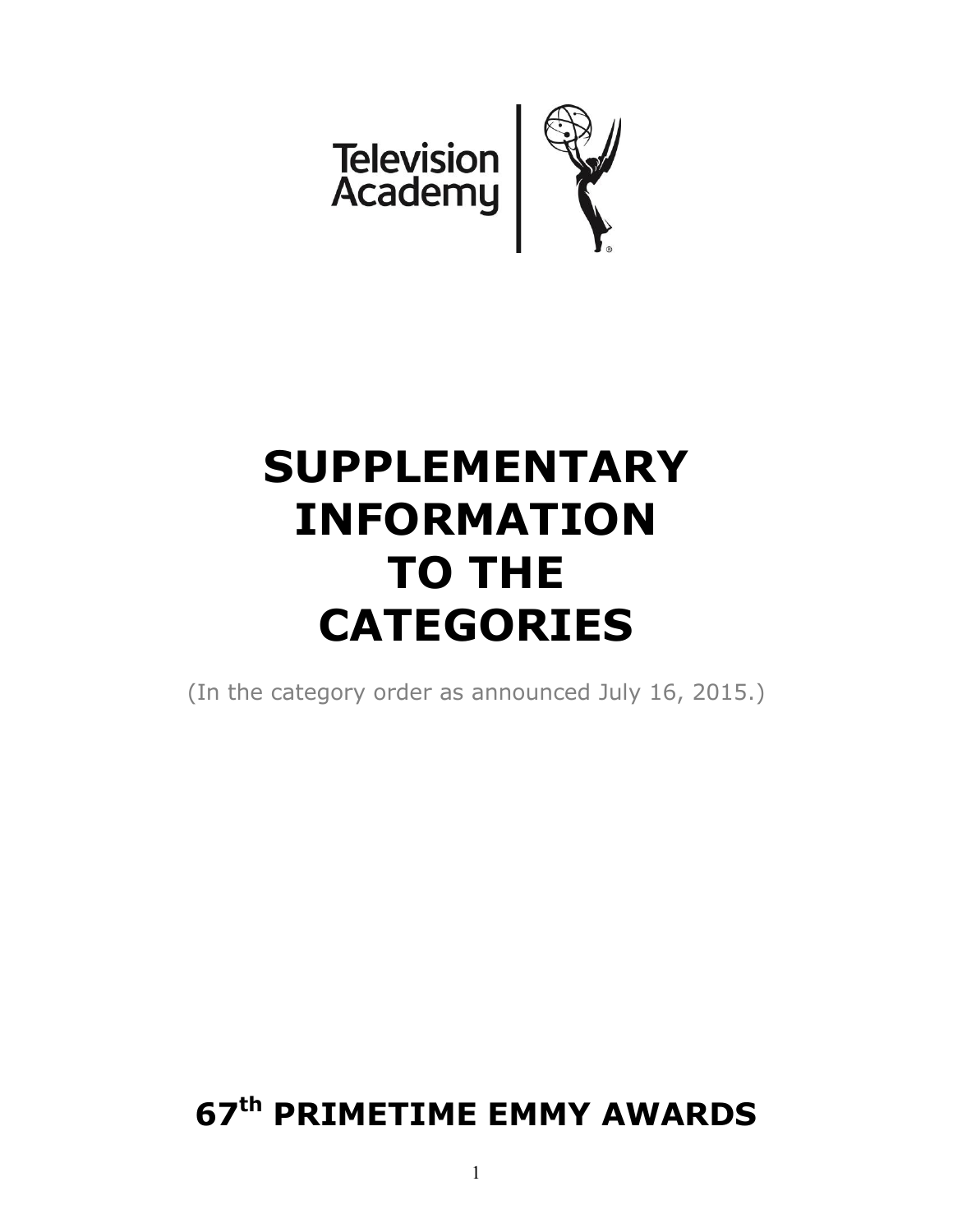#### **OUTSTANDING LEAD ACTOR IN A DRAMA SERIES**

#### **KYLE CHANDLER**, *BLOODLINE*, NETFLIX

2015 - Outstanding Lead Actor In A Drama Series, *Bloodline*

- **2011 - Outstanding Lead Actor In A Drama Series,** *Friday Night Lights*
	- 2010 Outstanding Lead Actor In A Drama Series, *Friday Night Lights*

2006 - Outstanding Guest Actor In A Drama Series, *Grey's Anatomy*

Total: 4 nominations, 1 win

#### **JEFF DANIELS**, *THE NEWSROOM*, HBO

2015 - Outstanding Lead Actor In A Drama Series, *The Newsroom*

2014 - Outstanding Lead Actor In A Drama Series, *The Newsroom*

# **2013 - Outstanding Lead Actor In A Drama Series,** *The Newsroom*

Total: 3 nominations, 1 win

#### **JON HAMM**, *MAD MEN*, AMC

2015 - Outstanding Lead Actor In A Drama Series, *Mad Men*

- 2015 Outstanding Guest Actor In A Comedy Series, *Unbreakable Kimmy Schmidt*
- 2014 Outstanding Drama Series, *Mad Men*
- 2014 Outstanding Lead Actor In A Drama Series, *Mad Men*
- 2013 Outstanding Drama Series, *Mad Men*
- 2013 Outstanding Lead Actor In A Drama Series, *Mad Men*
- 2012 Outstanding Drama Series, *Mad Men*
- 2012 Outstanding Lead Actor In A Drama Series, *Mad Men*
- 2012 Outstanding Guest Actor In A Comedy Series, *30 Rock*
- 2011 Outstanding Lead Actor In A Drama Series, *Mad Men*
- 2010 Outstanding Lead Actor In A Drama Series, *Mad Men*
- 2010 Outstanding Guest Actor In A Comedy Series, *30 Rock*
- 2009 Outstanding Lead Actor In A Drama Series, *Mad Men*
- 2009 Outstanding Guest Actor In A Comedy Series, *30 Rock*
- 2008 Outstanding Lead Actor In A Drama Series, *Mad Men*

Total: 15 nominations, 0 wins

## **BOB ODENKIRK**, *BETTER CALL SAUL*, AMC

- 2015 Outstanding Lead Actor In A Drama Series, *Better Call Saul*
- 1999 Outstanding Writing For A Variety or Music Program*, Mr. Show With Bob And David*
- 1998 Outstanding Music And Lyrics, *Mr. Show With Bob And David*
- 1998 Outstanding Writing For A Variety or Music Program*, Mr. Show With Bob And David*
- **1993 – Outstanding Individual Achievement In Writing In A Variety or Music Program***, The Ben Stiller Show* 1991 – Outstanding Writing In A Variety or Music Program*, Saturday Night Live*

#### **1989 – Outstanding Writing In A Variety or Music Program***, Saturday Night Live* Total: 7 nominations, 2 wins

## **LIEV SCHREIBER**, *RAY DONOVAN*, SHOWTIME

2015 - Outstanding Lead Actor In A Drama Series, *Ray Donovan*

2000 – Outstanding Lead Actor In A Miniseries or Movie, *RKO 281*

Total: 2 nominations, 0 wins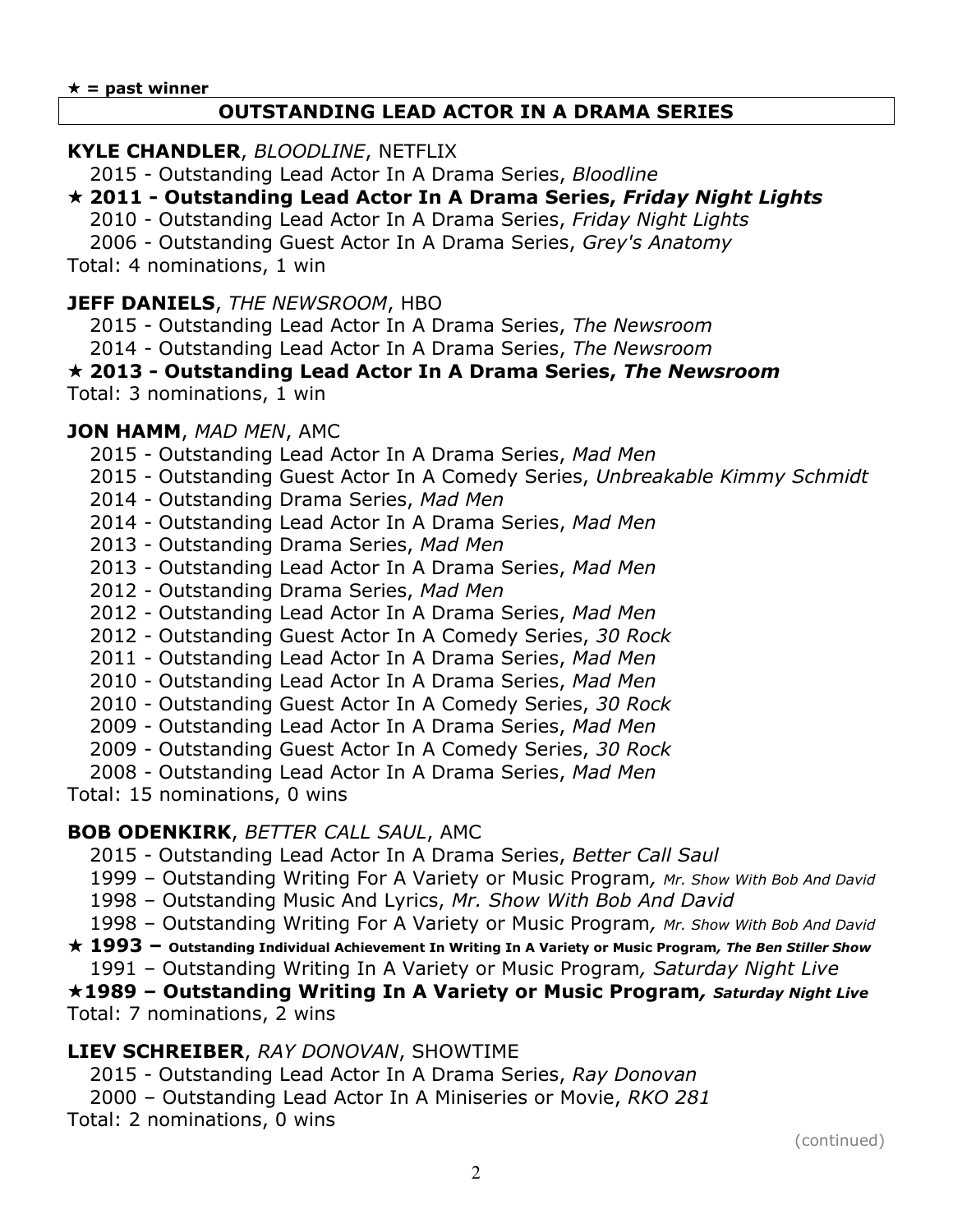# **KEVIN SPACEY**, *HOUSE OF CARDS*, NETFLIX

2015 - Outstanding Lead Actor In A Drama Series, *House Of Cards*

2014 - Outstanding Drama Series, *House Of Cards*

2014 - Outstanding Lead Actor In A Drama Series, *House Of Cards*

2013 - Outstanding Drama Series, *House Of Cards*

2013 - Outstanding Lead Actor In A Drama Series, *House Of Cards*

2008 - Outstanding Lead Actor In A Miniseries Or A Movie, *Recount*

2008 - Outstanding Made For Television Movie, *Bernard And Doris*

Total: 7 nominations, 0 wins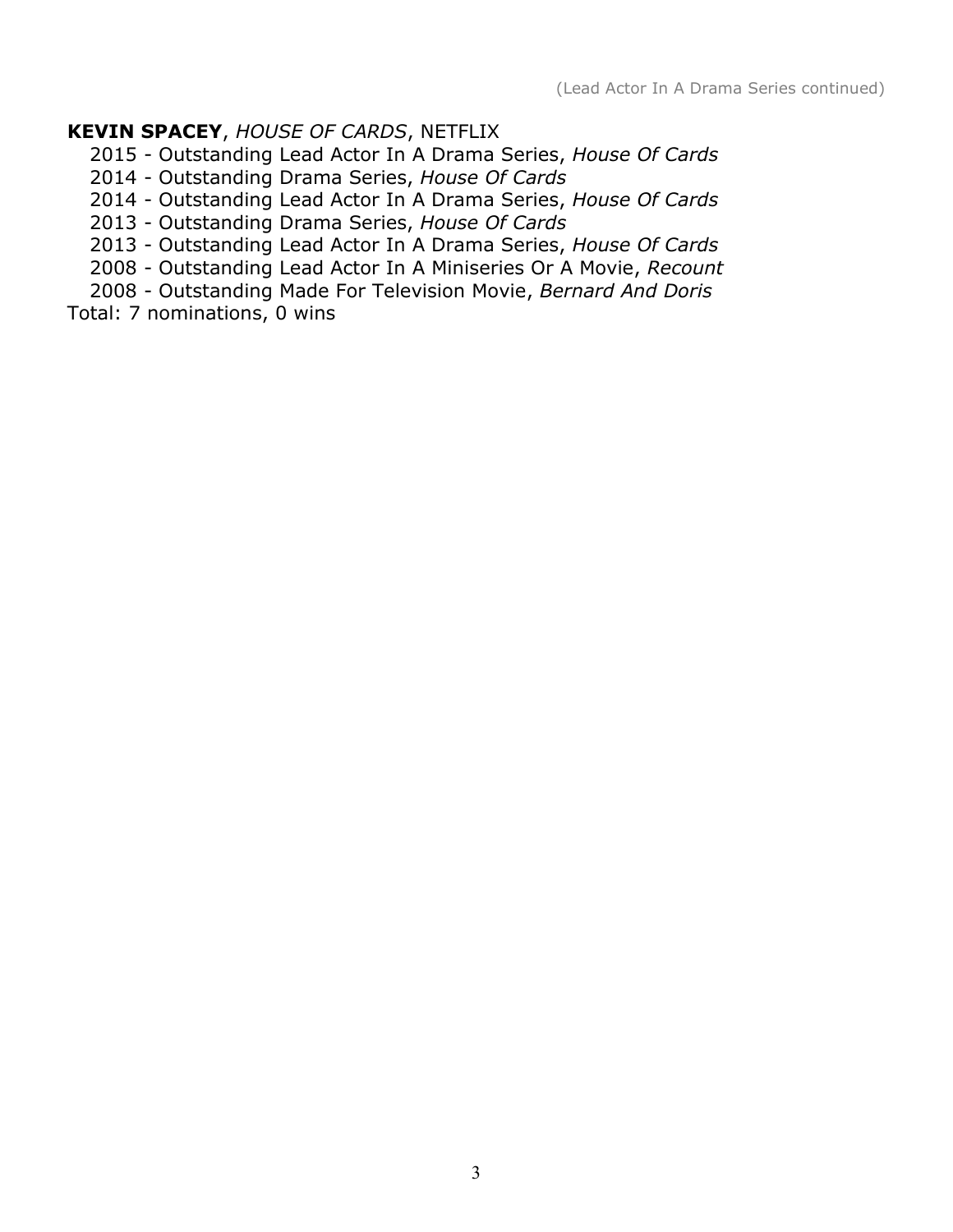#### **OUTSTANDING LEAD ACTRESS IN A DRAMA SERIES**

#### **CLAIRE DANES**, *HOMELAND,* SHOWTIME

2015 - Outstanding Lead Actress In A Drama Series, *Homeland*

2014 - Outstanding Lead Actress In A Drama Series, *Homeland*

**2013 - Outstanding Lead Actress In A Drama Series,** *Homeland*

**2012 - Outstanding Lead Actress In A Drama Series,** *Homeland*

# **2010 - Outstanding Lead Actress In A Miniseries Or A Movie,** *Temple Grandin*

1995 - Outstanding Lead Actress In A Drama Series, *My So-Called Life* Total: 6 nominations, 3 wins

**VIOLA DAVIS**, *HOW TO GET AWAY WITH MURDER,* ABC This is Viola Davis' first Emmy nomination.

# **TARAJI P. HENSON**, *EMPIRE,* FOX

2015 - Outstanding Lead Actress In A Drama Series, *Empire*

2011 - Outstanding Lead Actress In A Miniseries or A Movie, *Taken From Me: The Tiffany Rubin Story* Total: 2 nominations, 0 wins

# **TATIANA MASLANY**, *ORPHAN BLACK,* BBC AMERICA

This is Tatiana Maslany's first Emmy nomination.

# **ELISABETH MOSS**, *MAD MEN*, AMC

2015 - Outstanding Lead Actress In A Drama Series, *Mad Men*

- 2013 Outstanding Lead Actress In A Drama Series, *Mad Men*
- 2013 Outstanding Lead Actress In A Miniseries Or A Movie, *Top Of The Lake*
- 2012 Outstanding Lead Actress In A Drama Series, *Mad Men*
- 2011 Outstanding Lead Actress In A Drama Series, *Mad Men*
- 2010 Outstanding Supporting Actress In A Drama Series, *Mad Men*
- 2009 Outstanding Lead Actress In A Drama Series, *Mad Men*

## Total: 7 nominations, 0 wins

## **ROBIN WRIGHT**, *HOUSE OF CARDS,* NETFLIX

2015 - Outstanding Lead Actress In A Drama Series, *House of Cards* 2014 - Outstanding Lead Actress In A Drama Series, *House of Cards* 2013 - Outstanding Lead Actress In A Drama Series, *House of Cards* Total: 3 nominations, 0 wins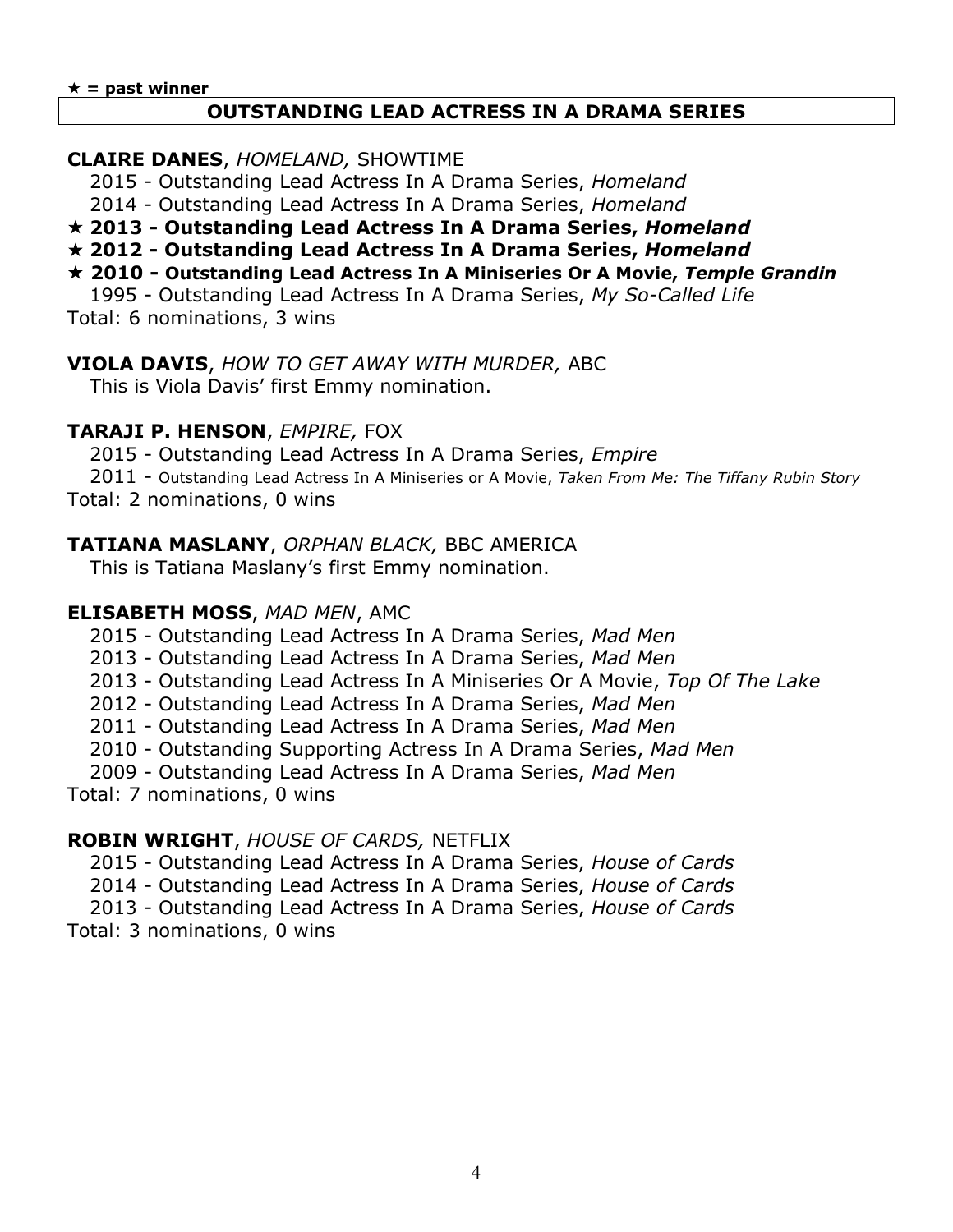#### $\star$  = past winner

## **OUTSTANDING LEAD ACTOR IN A LIMITED SERIES OR A MOVIE**

#### **ADRIEN BRODY**, *HOUDINI*, HISTORY

This is Adrien Brody's first Emmy nomination.

#### **RICKY GERVAIS**, *DEREK SPECIAL,* NETFLIX

- 2015 Outstanding Lead Actor In A Limited Series Or A Movie, *Derek Special*
- 2014 Outstanding Comedy Series, *Derek*
- 2012 Outstanding Special Class Programs, *The 69th Annual Golden Globe Awards*
- 2011 Outstanding Comedy Series, *The Office*
- 2011 Outstanding Special Class Programs, *The 68th Annual Golden Globe Awards*
- 2010 Outstanding Comedy Series, *The Office*
- 2010 Outstanding Animated Program, *The Ricky Gervais Show*
- 2009 Outstanding Comedy Series, *The Office*
- 2009 Outstanding Variety, Music Or Comedy Special, *Ricky Gervais: Out Of England – The Stand-Up Special*
- 2009 Outstanding Writing For A Variety, Music Or Comedy Special, *Ricky Gervais: Out Of England–The Stand-Up Special*
- 2008 Outstanding Comedy Series, *The Office*
- 2008 Outstanding Lead Actor In A Miniseries Or A Movie, *Extras: The Extra Special Series Finale*
- 2008 Outstanding Directing For A Miniseries, Movie Or A Dramatic Special, *Extras: The Extra Special Series Finale*
- 2008 Outstanding Writing For A Miniseries, Movie Or A Dramatic Special, *Extras: The Extra Special Series Finale*
- 2008 Outstanding Made For Television Movie, *Extras: The Extra Special Series Finale*
- 2007 Outstanding Comedy Series, *The Office*

# **2007 - Outstanding Lead Actor In A Comedy Series,** *Extras*

- 2007 Outstanding Writing For A Comedy Series, *Extras*
- 2007 Outstanding Directing For A Comedy Series, *Extras*

## **2006 - Outstanding Comedy Series,** *The Office*

- 2006 Outstanding Writing For A Comedy Series, *Extras*
- 2005 Outstanding Writing For A Miniseries, Movie Or A Dramatic Special, *The Office Special*
- Total: 22 nominations, 2 wins

## **TIMOTHY HUTTON**, *AMERICAN CRIME*, ABC

This is Timothy Hutton's first Emmy nomination.

## **RICHARD JENKINS**, *OLIVE KITTERIDGE*, HBO

This is Richard Jenkins' first Emmy nomination.

# **DAVID OYELOWO**, *NIGHTINGALE*, HBO

This is David Oyelowo's first Emmy nomination.

# **MARK RYLANCE**, *WOLF HALL*, PBS

This is Mark Rylance's first Emmy nomination.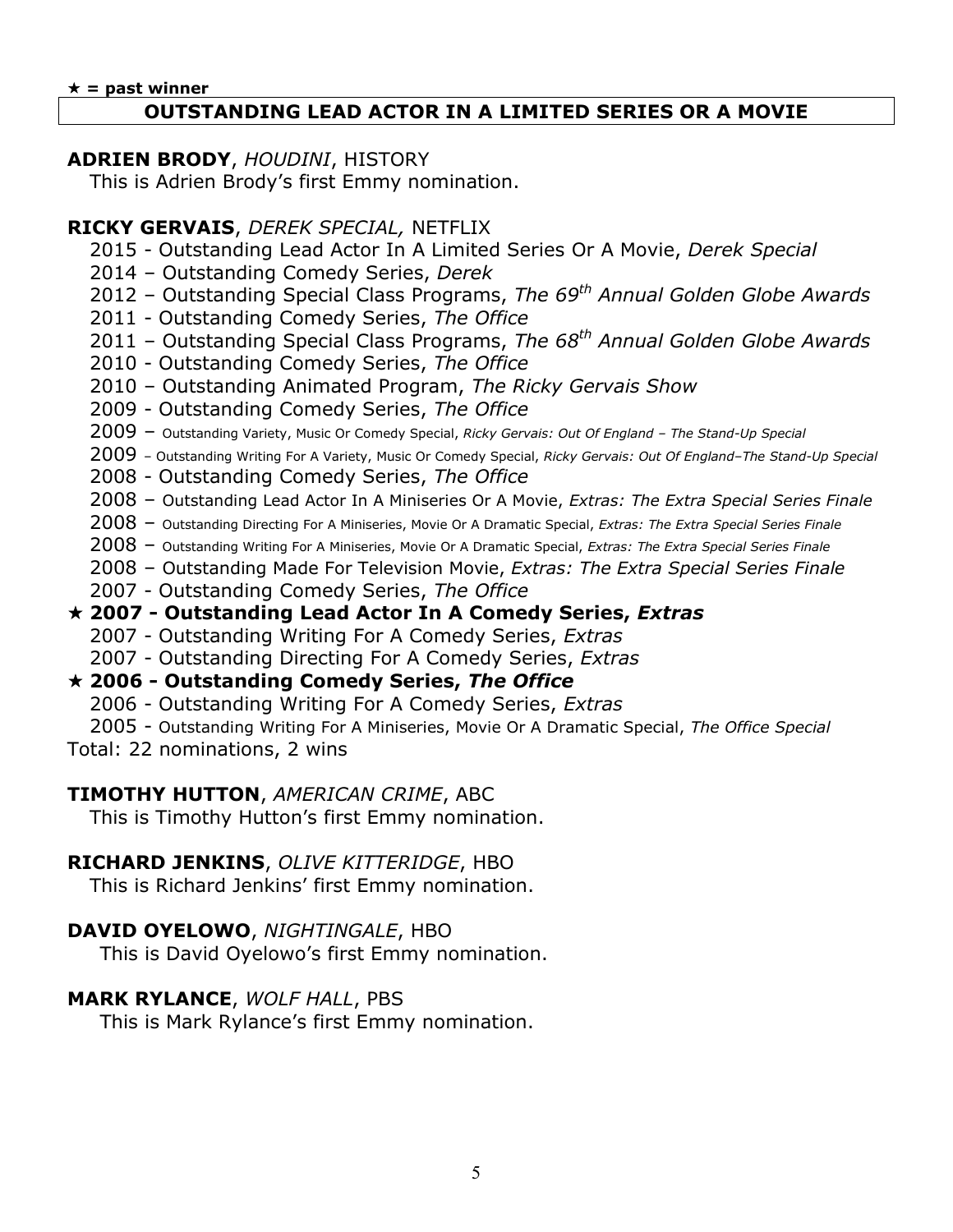#### $\star$  = past winner **OUTSTANDING LEAD ACTRESS IN A LIMITED SERIES OR A MOVIE**

#### **MAGGIE GYLLENHAAL,** *THE HONORABLE WOMAN*, SUNDANCETV This is Maggie Gyllenhaal's first Emmy nomination.

# **FELICITY HUFFMAN**, *AMERICAN CRIME,* ABC

2015 - Outstanding Lead Actress In A Limited Series Or A Movie, *American Crime* 2007 – Outstanding Lead Actress In A Comedy Series, *Desperate Housewives* **2005 – Outstanding Lead Actress In A Comedy Series,** *Desperate Housewives* Total: 3 nominations, 1 wins

# **JESSICA LANGE**, *AMERICAN HORROR STORY: FRREAK SHOW,* FX NETWORKS

2015 - Outstanding Lead Actress In A Limited Series Or A Movie, *American Horror Story: Freak Show*

- **2014 - Outstanding Lead Actress In A Miniseries Or A Movie,** *American Horror Story: Coven* 2013 - Outstanding Lead Actress In A Miniseries Or A Movie, *American Horror Story: Asylum*
- **2012 - Outstanding Supporting Actress In A Miniseries Or A Movie,** *American Horror Story*

# **2009 - Outstanding Lead Actress In A Miniseries Or A Movie,** *Grey Gardens*

2003 - Outstanding Lead Actress In A Miniseries Or A Movie, *Normal*

1996 - Outstanding Lead Actress For A Miniseries Or A Special, *Tennessee Williams' A Streetcar Named Desire* Total: 7 nominations, 3 wins

# **QUEEN LATIFAH**, *BESSIE,* HBO

2015 - Outstanding Lead Actress In A Limited Series Or A Movie, *Bessie* 2007 - Outstanding Lead Actress In A Miniseries or A Movie, *Life Support* Total: 2 nominations, 0 wins

# **FRANCES MCDORMAND**, *OLIVE KITTRIDGE,* HBO

2015 - Outstanding Lead Actress In A Limited Series Or A Movie, *Olive Kittridge* 1997 - Outstanding Supporting Actress In A Miniseries Or A Special, *Hidden In America* Total: 2 nominations, 0 wins

# **EMMA THOMPSON**, *SWEENEY TODD: THE DEMON BARBER OF FLEET STREET (LIVE FROM LINCOLN CENTER),* PBS

2015 - Outstanding Lead Actress In A Limited Series Or A Movie, *Sweeney Todd: The Demon Barber Of Fleet Street (Live From Lincoln Center)*

2012 - Outstanding Lead Actress In A Miniseries Or A Movie, *The Song Of Lunch (Masterpiece)*

2004 - Outstanding Lead Actress In A Miniseries Or A Movie, *Angels In America*

2001 - Outstanding Lead Actress In A Miniseries Or A Movie, *Wit*

2001 - Outstanding Writing For A Miniseries Or A Movie, *Wit*

## **1998 - Outstanding Guest Actress In A Comedy Series,** *Ellen*

Total: 6 nominations, 1 win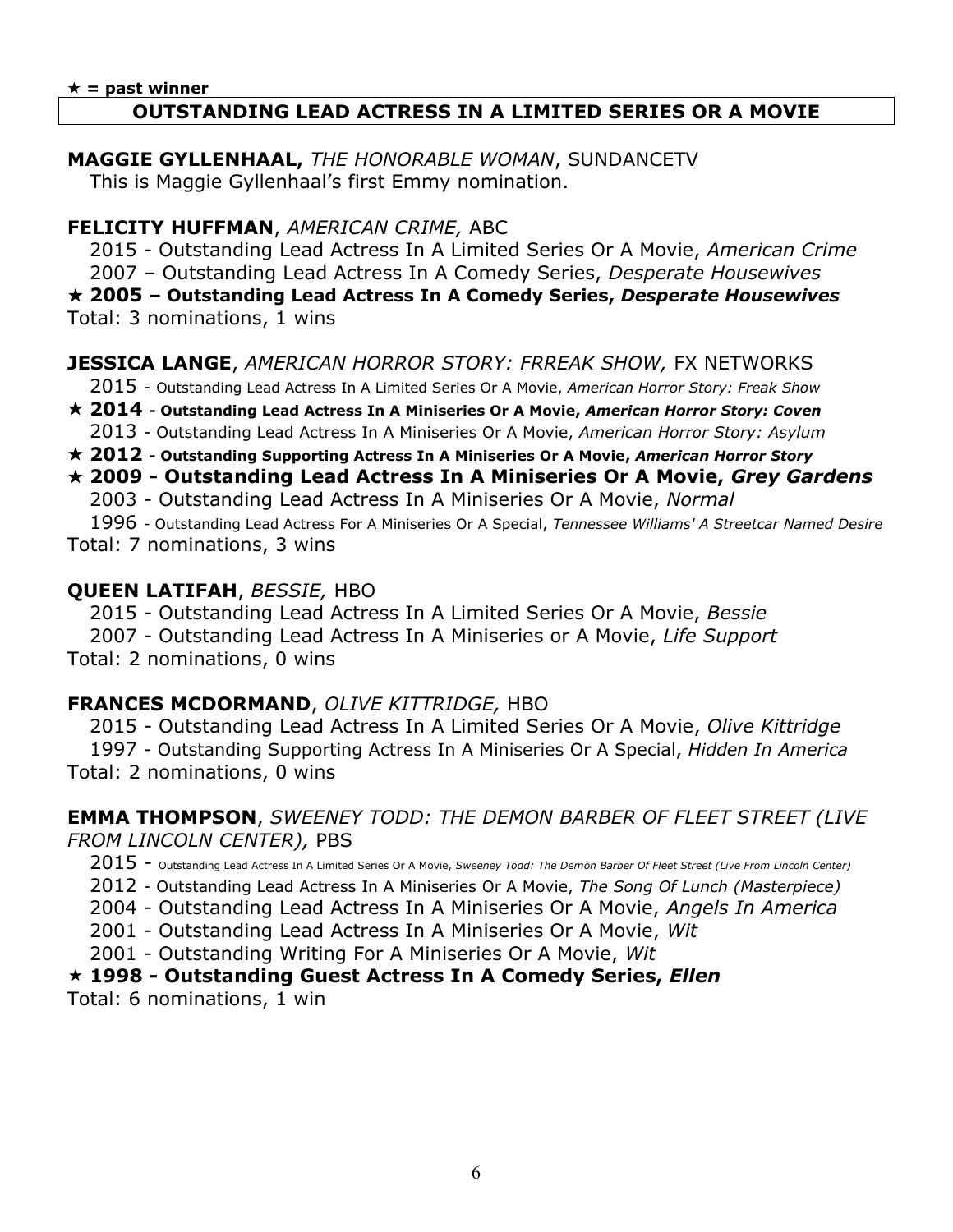# **OUTSTANDING LEAD ACTOR IN A COMEDY SERIES**

## **ANTHONY ANDERSON,** *BLACK-ISH*, ABC

This is Anthony Anderson's first Emmy nomination.

# **DON CHEADLE**, *HOUSE OF LIES*, SHOWTIME

– Outstanding Lead Actor In A Comedy Series, *House Of Lies*

– Outstanding Lead Actor In A Comedy Series, *House Of Lies*

– Outstanding Lead Actor In A Comedy Series, *House Of Lies*

– Outstanding Lead Actor In A Comedy Series, *House Of Lies*

– Outstanding Guest Actor In A Drama Series, *ER*

– Outstanding Supporting Actor In A Miniseries Or A Movie, *Things Behind The Sun*

– Outstanding Lead Actor In A Miniseries Or A Movie, *A Lesson Before Dying*

– Outstanding Supporting Actor In A Miniseries Or A Movie, *The Rat Pack* Total: 8 nominations, 0 wins

# **LOUIS C.K.,** *LOUIE*, FX NETWORKS

- Outstanding Lead Actor In A Comedy Series, *Louie*
- Outstanding Directing For A Comedy Series, *Louie*
- Outstanding Writing For A Comedy Series, *Louie*
- Outstanding Writing For A Variety Special, *Louis C.K.: Live At The Comedy Store*
- Outstanding Guest Actor In A Comedy Series, *Saturday Night Live*
- Outstanding Comedy Series, *Louie*
- Outstanding Lead Actor In A Comedy Series, *Louie*
- Outstanding Directing For A Comedy Series, *Louie*
- Outstanding Writing For A Comedy Series, *Louie*
- Outstanding Guest Actor In A Comedy Series, *Saturday Night Live*
- Outstanding Comedy Series, *Louie*
- Outstanding Lead Actor In A Comedy Series, *Louie*
- Outstanding Directing For A Comedy Series, *Louie*
- Outstanding Writing For A Comedy Series, *Louie*
- Outstanding Guest Actor In A Comedy Series, *Saturday Night Live*
- Outstanding Variety Special, *Louis C.K.: Oh My God*
- Outstanding Directing For A Variety Special, *Louis C.K.: Oh My God*
- Outstanding Picture Editing For Short-Form Segments and Variety Specials, *Louis C.K.: Oh My God*

# **2013 – Outstanding Writing For A Variety Special,** *Louis C.K.: Oh My God*

- Outstanding Lead Actor In A Comedy Series, *Louie*
- Outstanding Directing For A Comedy Series, *Louie*

# **2012 – Outstanding Writing For A Comedy Series,** *Louie*

- 2012 Outstanding Special Class Programs, *Louis C.K. Live At The Beacon Theatre*
- 2012 Outstanding Directing For A Variety Special, *Louis C.K. Live At The Beacon Theatre*

# **2012 - Outstanding Writing For A Variety Special,** *Louis C.K. Live At The Beacon Theatre*

- 2012 Outstanding Picture Editing For Short-Form Segments And Variety Specials, *Louis C.K. Live At The Beacon Theatre*
- Outstanding Lead Actor In A Comedy Series, *Louie*
- Outstanding Writing For A Comedy Series, *Louie*
- Outstanding Picture Editing For A Special (Single Or Multi-Camera), *Louis C.K.: Hilarious*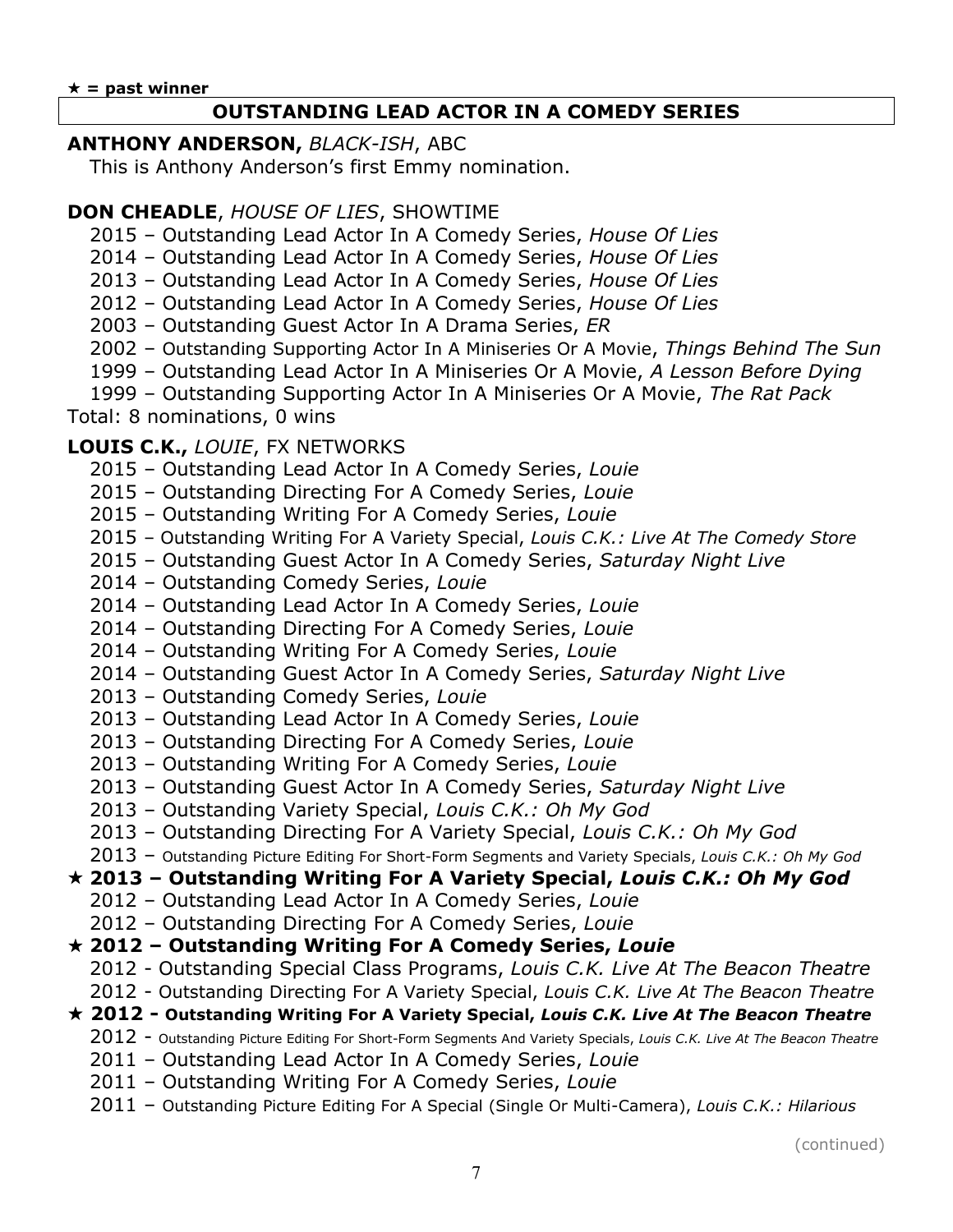2011 – Outstanding Writing For A Variety, Music Or Comedy Special, *Louis C.K.: Hilarious*

2009 – Outstanding Writing For A Variety, Music Or Comedy Special, *Louis C.K.: Chewed Up*

2000 - Outstanding Writing For A Variety, Music Or Comedy Program, *The Chris Rock Show*

2000 – Outstanding Writing For A Variety Or Music Program, *Late Night With Conan O'Brien*

# **1999** - **Outstanding Writing For A Variety Or Music Program,** *The Chris Rock Show*

 1998 – Outstanding Writing For A Variety Or Music Program, *The Chris Rock Show* Total: 34 nominations, 6 wins

## **WILL FORTE,** *THE LAST MAN ON EARTH,* FOX

2015 – Outstanding Lead Actor In A Comedy Series, *The Last Man On Earth*

2013 – Outstanding Guest Actor In A Comedy Series, *30 Rock*

1998 – Outstanding Writing For A Variety Or Music Program, *Late Show With David Letterman*

Total: 3 nominations, 0 wins

# **MATT LEBLANC,** *EPISODES,* SHOWTIME

2015 – Outstanding Lead Actor In A Comedy Series, *Episodes*

2014 – Outstanding Lead Actor In A Comedy Series, *Episodes*

2013 – Outstanding Lead Actor In A Comedy Series, *Episodes*

2011 – Outstanding Lead Actor In A Comedy Series, *Episodes*

2004 – Outstanding Lead Actor In A Comedy Series, *Friends*

2003 – Outstanding Lead Actor In A Comedy Series, *Friends*

2002 – Outstanding Lead Actor In A Comedy Series, *Friends*

Total: 7 nominations, 0 wins

# **WILLIAM H. MACY,** *SHAMELESS,* SHOWTIME

2015 – Outstanding Lead Actor In A Comedy Series, *Shameless*

- 2014 Outstanding Lead Actor In A Comedy Series, *Shameless*
- 2007 Outstanding Lead Actor In A Miniseries Or A Movie, *Nightmares & Dreamscapes: From The Stories Of Stephen King (Umney's Last Case)*
- 2005 Outstanding Lead Actor In A Miniseries Or A Movie, *The Wool Cap*
- 2005 Outstanding Made For Television Movie, *The Wool Cap*

2004 - Outstanding Supporting Actor In A Miniseries Or A Movie, *Stealing Sinatra*

**2003 - Outstanding Lead Actor In A Miniseries Or A Movie,** *Door To Door*

# **2003 - Outstanding Writing For A Miniseries, Movie Or A Dramatic Special,** *Door To Door*

- 2000 Outstanding Lead Actor In A Miniseries Or Movie, *A Slight Case Of Murder*
- 2000 Outstanding Guest Actor In A Comedy Series, *Sports Night*

1997 - Outstanding Guest Actor In A Drama Series, *ER*

Total: 11 nominations, 2 wins

# **JEFFREY TAMBOR,** *TRANSPARENT,* AMAZON INSTANT VIDEO

2015 – Outstanding Lead Actor In A Comedy Series, *Transparent*

2005 – Outstanding Supporting Actor In A Comedy Series, *Arrested Development*

2004 – Outstanding Supporting Actor In A Comedy Series, *Arrested Development*

1998 – Outstanding Supporting Actor In A Comedy Series, *The Larry Sanders Show*

1997 – Outstanding Supporting Actor In A Comedy Series, *The Larry Sanders Show*

1996 – Outstanding Supporting Actor For A Comedy Series, *The Larry Sanders Show*

1993 – Outstanding Supporting Actor In A Comedy Series, *The Larry Sanders Show* Total: 7 nominations, 0 wins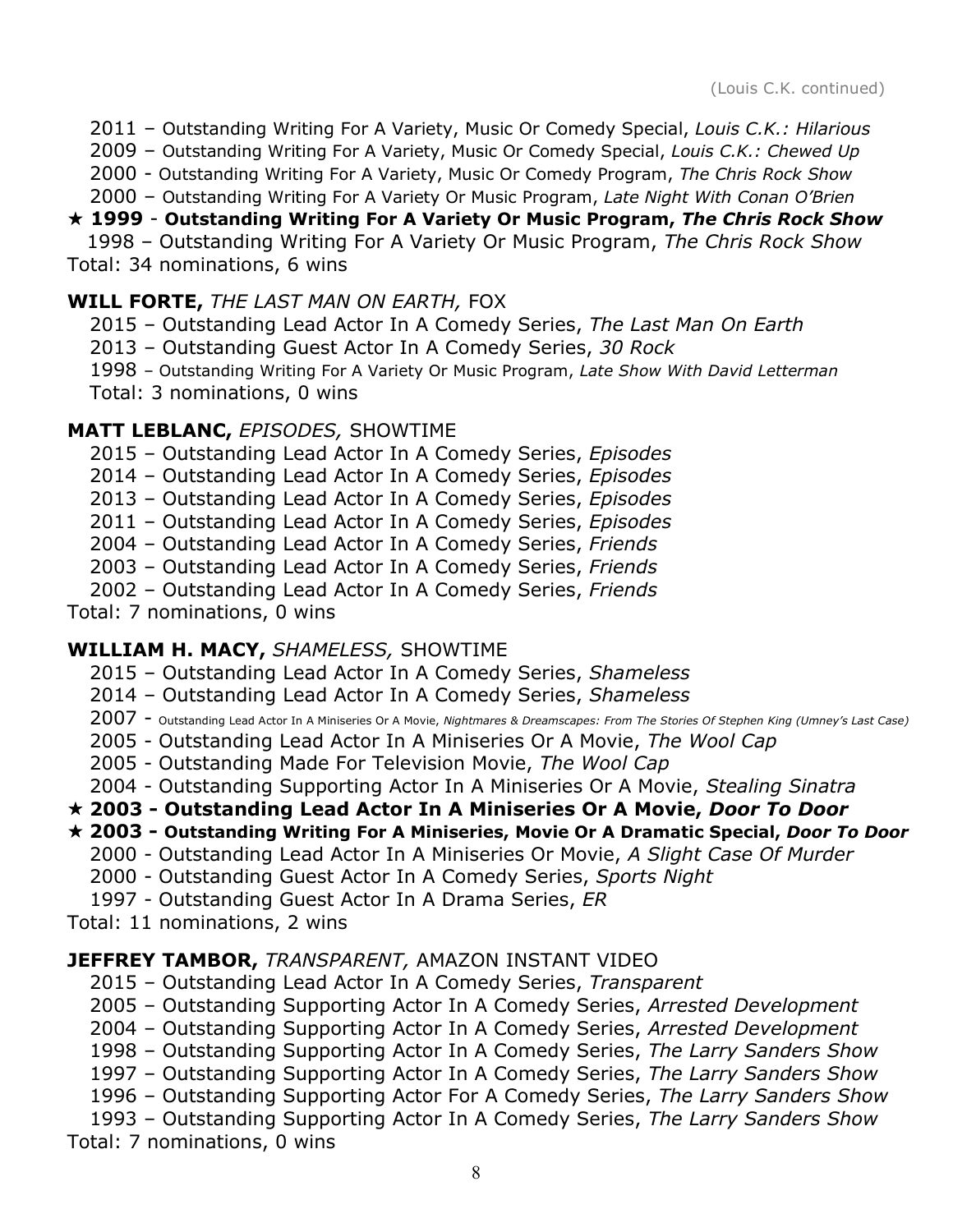#### **OUTSTANDING LEAD ACTRESS IN A COMEDY SERIES**

**EDIE FALCO**, *NURSE JACKIE,* SHOWTIME

- 2015 Outstanding Lead Actress In A Comedy Series, *Nurse Jackie*
- 2014 Outstanding Lead Actress In A Comedy Series, *Nurse Jackie*
- 2013 Outstanding Lead Actress In A Comedy Series, *Nurse Jackie*
- 2012 Outstanding Lead Actress In A Comedy Series, *Nurse Jackie*
- 2011 Outstanding Lead Actress In A Comedy Series, *Nurse Jackie*

## **2010 - Outstanding Lead Actress In A Comedy Series,** *Nurse Jackie*

- 2008 Outstanding Guest Actress In A Comedy Series, *30 Rock*
- 2007 Outstanding Lead Actress In A Drama Series, *The Sopranos*
- 2004 Outstanding Lead Actress In A Drama Series, *The Sopranos*
- **2003 - Outstanding Lead Actress In A Drama Series,** *The Sopranos*
- **2001 - Outstanding Lead Actress In A Drama Series,** *The Sopranos* 2000 - Outstanding Lead Actress In A Drama Series, *The Sopranos*

**1999 - Outstanding Lead Actress In A Drama Series,** *The Sopranos*

Total: 13 nominations, 4 wins

**JULIA LOUIS-DREYFUS**, *VEEP*, HBO

- 2015 Outstanding Lead Actress In A Comedy Series, *Veep*
- 2014 Outstanding Comedy Series, *Veep*
- **2014 - Outstanding Lead Actress In A Comedy Series,** *Veep* 2013 – Outstanding Comedy Series, *Veep*
- **2013 - Outstanding Lead Actress In A Comedy Series,** *Veep* 2012 – Outstanding Comedy Series, *Veep*
- **2012 - Outstanding Lead Actress In A Comedy Series,** *Veep*
	- 2010 Outstanding Lead Actress In A Comedy Series, *The New Adventures Of Old Christine*
	- 2009 Outstanding Lead Actress In A Comedy Series, *The New Adventures Of Old Christine*
	- 2008 Outstanding Lead Actress In A Comedy Series, *The New Adventures Of Old Christine*
	- 2007 Outstanding Lead Actress In A Comedy Series, *The New Adventures Of Old Christine*
- **2006 - Outstanding Lead Actress In A Comedy Series,** *The New Adventures Of Old Christine* 1998 - Outstanding Supporting Actress In A Comedy Series, *Seinfeld* 1997 - Outstanding Supporting Actress In A Comedy Series, *Seinfeld*

# **1996 - Outstanding Supporting Actress In A Comedy Series,** *Seinfeld*

- 1995 Outstanding Supporting Actress In A Comedy Series, *Seinfeld*
- 1994 Outstanding Supporting Actress In A Comedy Series, *Seinfeld*
- 1993 Outstanding Supporting Actress In A Comedy Series, *Seinfeld*
- 1992 Outstanding Supporting Actress In A Comedy Series, *Seinfeld*

Total: 19 nominations, 5 wins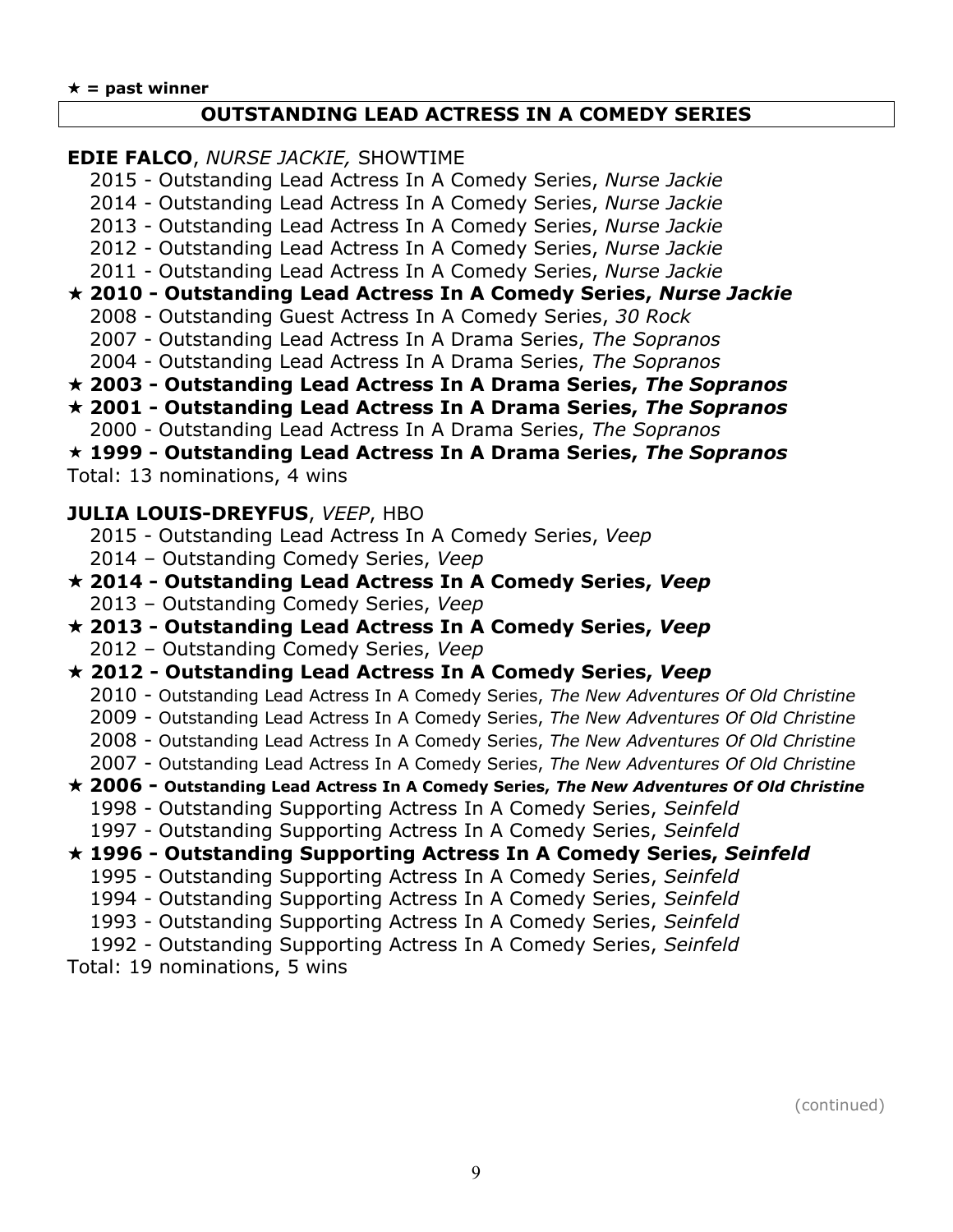# **LISA KUDROW,** *THE COMEBACK*, HBO

2015 - Outstanding Lead Actress In A Comedy Series, *The Comeback*

*2014 – Outstanding Structured Reality Program, Who Do You Think You Are?*

*2012 – Outstanding Reality Program, Who Do You Think You Are?*

*2012 – Outstanding Special Class – Short-Format Live-Action Entertainment Programs, Web Therapy*

2006 - Outstanding Lead Actress In A Comedy Series, *The Comeback*

2001 - Outstanding Supporting Actress In A Comedy Series, *Friends*

2000 - Outstanding Supporting Actress In A Comedy Series, *Friends*

1999 - Outstanding Supporting Actress In A Comedy Series, *Friends*

# **1998 - Outstanding Supporting Actress In A Comedy Series,** *Friends*

1997 - Outstanding Supporting Actress In A Comedy Series, *Friends*

1995 - Outstanding Supporting Actress In A Comedy Series, *Friends*

Total: 11 nominations, 1 win

# **AMY POEHLER**, *PARKS AND RECREATION,* NBC

2015 - Outstanding Lead Actress In A Comedy Series, *Parks And Recreation* 2015- Outstanding Writing For A Variety Special, *The 72nd Annual Golden Globe Awards* 2014 - Outstanding Special Class Program, The 71st Annual Golden Globe Awards 2014 - Outstanding Lead Actress In A Comedy Series, *Parks And Recreation* 2014 - Outstanding Writing For A Variety Special, *The 71st Annual Golden Globe Awards* 2013 - Outstanding Lead Actress In A Comedy Series, *Parks And Recreation* 2013 - Outstanding Writing For A Variety Special, *The 70th Annual Golden Globe Awards* 2012 - Outstanding Lead Actress In A Comedy Series, *Parks And Recreation* 2012 - Outstanding Writing For A Comedy Series, *Parks And Recreation* 2011 – Outstanding Comedy Series, *Parks And Recreation* 2011 - Outstanding Lead Actress In A Comedy Series, *Parks And Recreation* 2010 - Outstanding Lead Actress In A Comedy Series, *Parks And Recreation* 2009 - Outstanding Supporting Actress In A Comedy Series, *Saturday Night Live* 2008 - Outstanding Supporting Actress In A Comedy Series, *Saturday Night Live* Total: 14 nominations, 0 wins

# **AMY SCHUMER,** *INSIDE AMY SCHUMER*, COMEDY CENTRAL

2015 - Outstanding Lead Actress In A Comedy Series, *Inside Amy Schumer*

2015 - Outstanding Directing For A Variety Series, *Inside Amy Schumer*

2015 - Outstanding Writing For A Variety Series, *Inside Amy Schumer*

2014 - Outstanding Writing For A Variety Series, *Inside Amy Schumer*

Total: 4 nominations, 0 wins

(continued)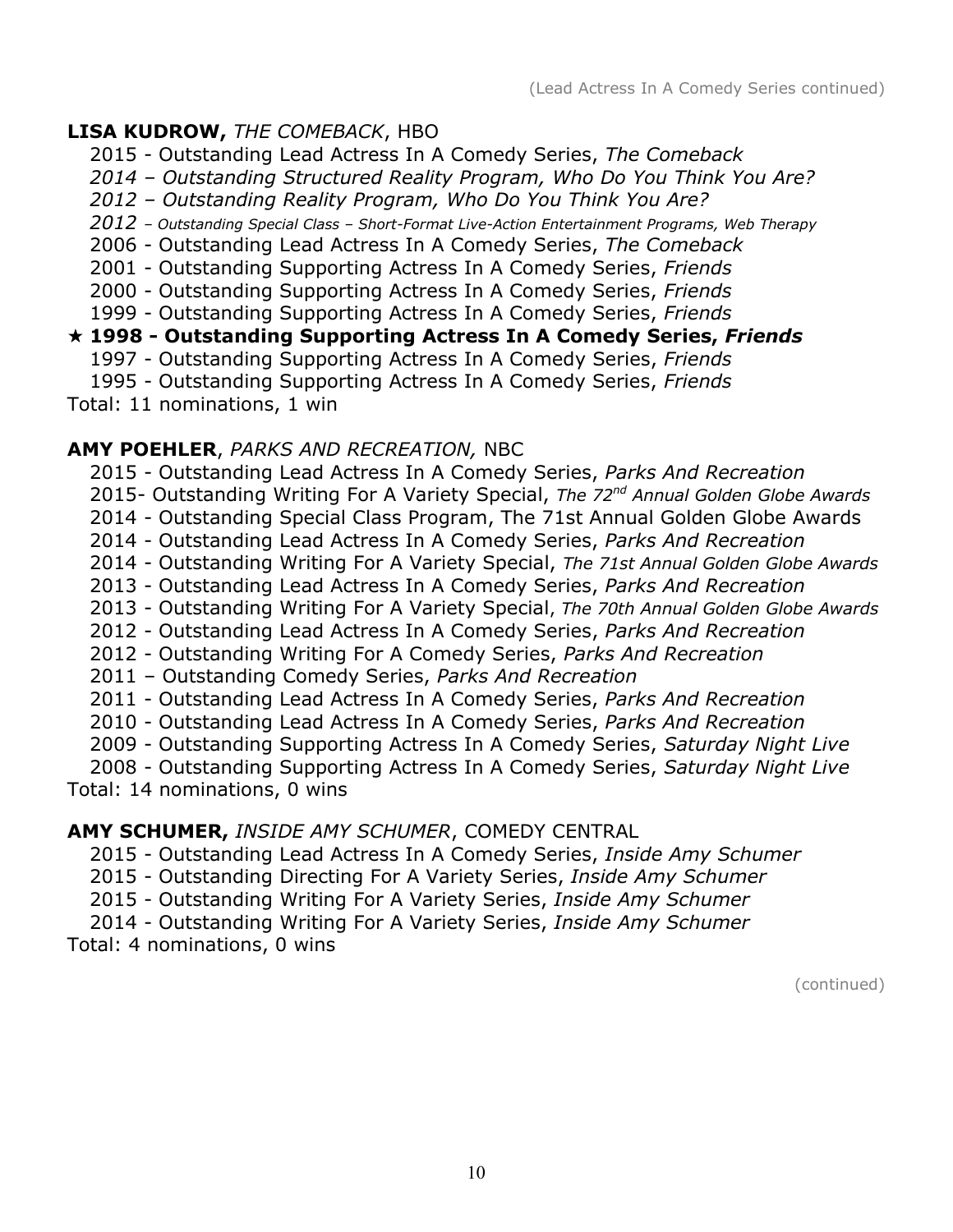# **LILY TOMLIN,** *GRACE AND FRANKIE*, NETFLIX

- 2015 Outstanding Lead Actress In A Comedy Series, *Grace And Frankie*
- **2013 - Outstanding Voice-Over Performance,** *An Apology To Elephants*
	- 2010 Outstanding Guest Actress In A Drama Series, *Damages*
	- 1996 Outstanding Guest Actress For A Drama Series, *Homicide: Life On The Street*
	- 1996 Outstanding Informational Special, *The Celluloid Closet*
	- Outstanding Individual Performance In A Variety Or Music Program*, Growing Up Funny*
	- Outstanding Supporting Actress In A Miniseries Or A Special, *And The Band Played On*
	- Outstanding Variety, Music Or Comedy Special, *The Search For Signs Of Intelligent Life In The Universe*
	- Outstanding Individual Performance In A Variety Or Music Program, *The Search For Signs Of Intelligent Life In The Universe*
	- Outstanding Individual Performance In A Variety Or Music Program, *Live…And In Person*

# **– Outstanding Variety, Music Or Comedy Program,** *Lily: Sold Out*

- **– Outstanding Writing In A Comedy-Variety Or Music Special,** *The Paul Simon Special*
	- Outstanding Special Comedy-Variety Or Music, *Lily Tomlin*

# **– Outstanding Writing In A Comedy-Variety Or Music Special,** *Lily Tomlin*

- Outstanding Special Comedy-Variety Or Music Special, *Lily*
- Outstanding Writing In A Comedy-Variety Or Music Special, *Lily*

# **– Best Writing In A Comedy-Variety, Variety Or Music Special,** *Lily*

# **– Outstanding Comedy-Variety, Variety Or Music Special,** *Lily*

- Outstanding Achievement By A Supporting Performer In Music Or Variety, *Rowan And Martin's Laugh-In*
- Outstanding Writing Achievement In Comedy, Variety Or Music, *The Lily Tomlin Show*
- Outstanding Achievement By A Performer In Music Or Variety, *Rowan And Martin's Laugh-In*
- Outstanding Special Classification Of Outstanding Program And Individual Achievement, *Rowan And Martin's Laugh-In*

Total: 22 nominations, 6 wins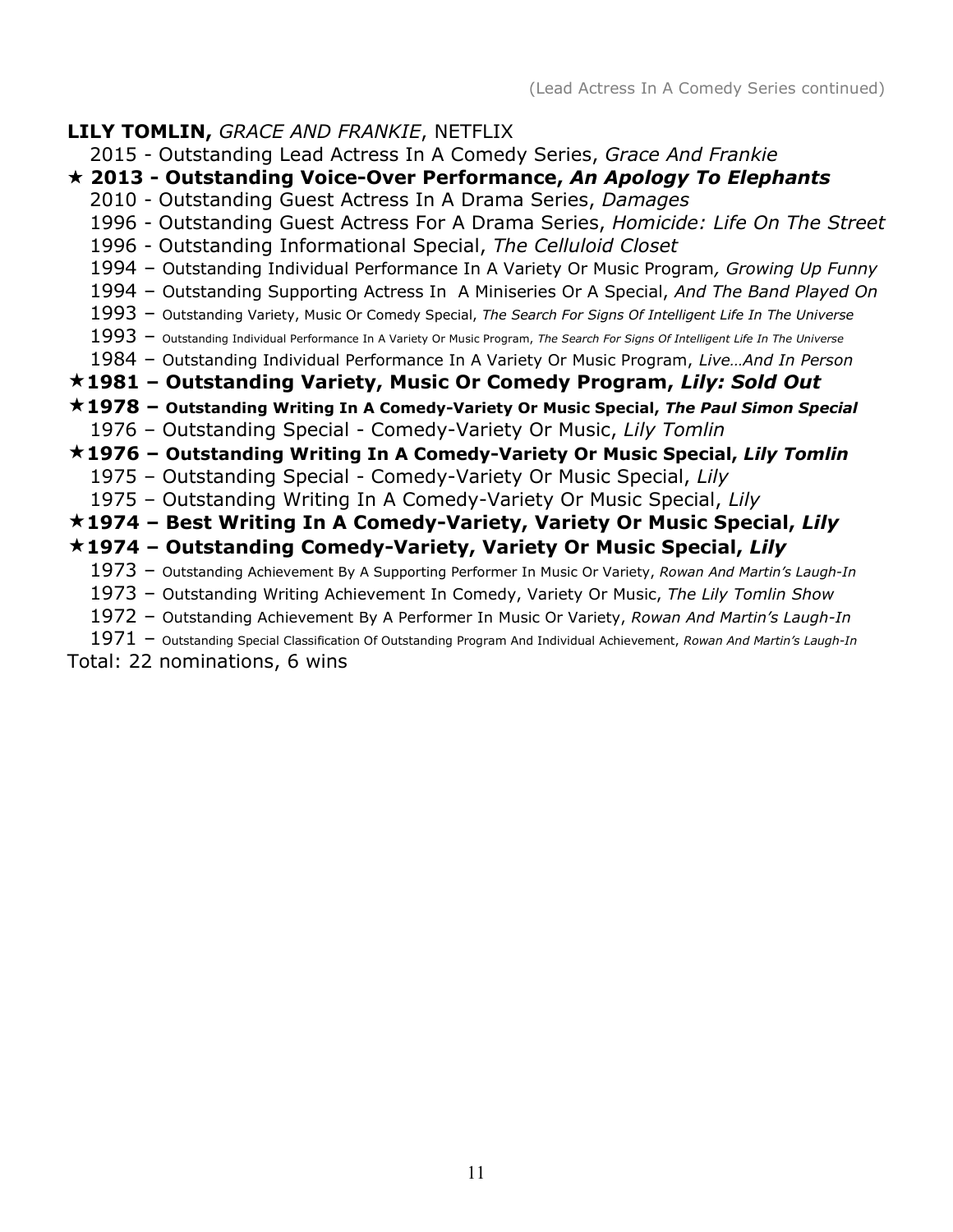# **OUTSTANDING REALITY-COMPETITION PROGRAM**

# *THE AMAZING RACE*, CBS

First eligible year: 2002 Year(s) nominated in Outstanding Reality-Competition Program: 2003, 2004, 2005, 2006, 2007, 2008, 2009, 2010, 2011, 2012, 2013, 2014, 2015 Year(s) won as Outstanding Reality-Competition Program: 2003, 2004, 2005, 2006, 2007, 2008, 2009, 2011, 2012, 2014 Nominations this year: 3 Total: 68 nominations, 15 wins

# *DANCING WITH THE STARS*, ABC

First eligible year: 2006 Year(s) nominated in Outstanding Reality-Competition Program: 2006, 2007, 2008, 2009, 2010, 2011, 2012, 2013, 2014, 2015 Nominations this year: 8 Total: 79 nominations, 13 wins

# *PROJECT RUNWAY*, LIFETIME

First eligible year: 2005 Year(s) nominated in Outstanding Reality-Competition Program: 2005, 2006, 2007, 2008, 2009, 2010, 2011, 2012, 2013, 2014, 2015 Nominations this year: 4 Total: 38 nominations, 2 wins

# *SO YOU THINK YOU CAN DANCE,* FOX

First eligible year: 2006 Year(s) nominated in Outstanding Reality-Competition Program: 2011, 2012, 2013, 2014, 2015 Nominations this year: 8 Total: 50 nominations, 13 wins

## *TOP CHEF*, BRAVO

First eligible year: 2006 Year(s) nominated in Outstanding Reality-Competition Program: 2007, 2008, 2009, 2010, 2011, 2012, 2013, 2014, 2015 Year(s) won as Outstanding Reality-Competition Program: 2010 Nominations this year: 1 Total: 24 nominations, 2 wins

## *THE VOICE,* NBC

First eligible year: 2011 Year(s) nominated in Outstanding Reality-Competition Program: 2012, 2013, 2014, 2015 Year(s) won as Outstanding Reality-Competition Program: 2013 Nominations this year: 6 Total: 24 nominations, 2 wins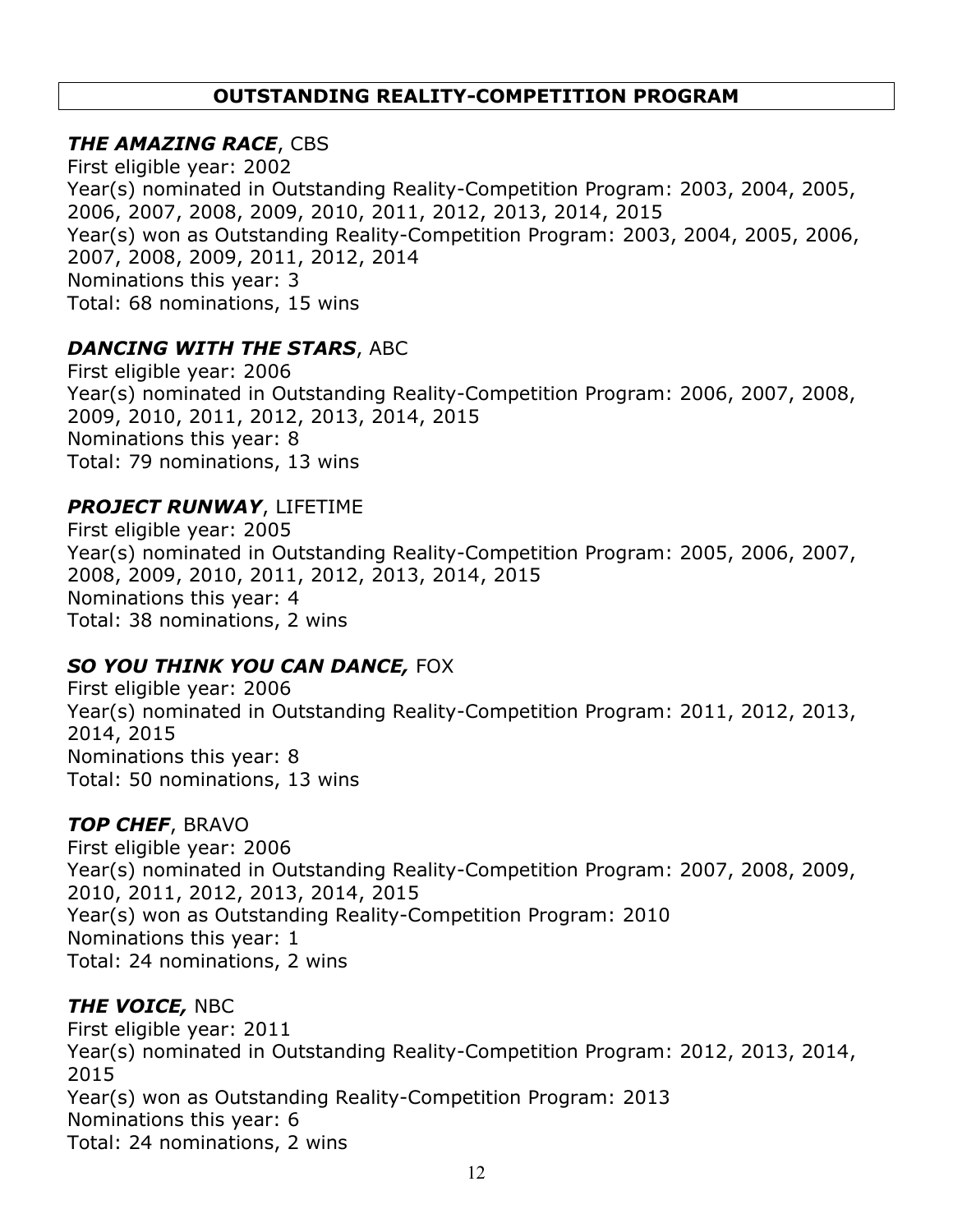# **OUTSTANDING VARIETY TALK SERIES**

# *THE COLBERT REPORT*, COMEDY CENTRAL

First eligible year: 2006 Year(s) nominated in Outstanding Variety Talk Series: 2015 Year(s) nominated in Outstanding Variety, Music Or Comedy Series: 2006, 2007, 2008, 2009, 2010, 2011, 2012, 2013, 2014 Year(s) won as Outstanding Variety, Music Or Comedy Series: 2013, 2014 Nominations this year: 4 Total: 41 nominations, 6 wins

# *THE DAILY SHOW WITH JON STEWART*, COMEDY CENTRAL

First eligible year: 1999 Year(s) nominated in Outstanding Variety Talk Series: 2015 Year(s) nominated in Outstanding Variety, Music Or Comedy Series: 2001, 2002, 2003, 2004, 2005, 2006, 2007, 2008, 2009, 2010, 2011, 2012, 2013, 2014 Year(s) won as Outstanding Variety, Music Or Comedy Series: 2003, 2004, 2005, 2006, 2007, 2008, 2009, 2010, 2011, 2012 Nominations this year: 4 Total: 60 nominations, 20 wins

## *JIMMY KIMMEL LIVE*, ABC

First eligible year: 2003 Year(s) nominated in Outstanding Variety Talk Series: 2015 Year(s) nominated in Outstanding Variety, Music Or Comedy Series: 2012, 2013, 2014 Nominations this year: 1 Total: 21 nominations, 3 wins

## *LAST WEEK TONIGHT WITH JOHN OLIVER*, HBO

First eligible year: 2015 Year(s) nominated in Outstanding Variety Talk Series: 2015 Nominations this year: 4 Total: 4 nominations

# *LATE SHOW WITH DAVID LETTERMAN*, CBS

First eligible year: 1994 Year(s) nominated in Outstanding Variety Talk Series: 2015 Year(s) nominated in Outstanding Variety, Music Or Comedy Series: 1994, 1995, 1996, 1997, 1998, 1999, 2000, 2001, 2002, 2003, 2004, 2005, 2006, 2007, 2008, 2009 Year(s) won as Outstanding Variety, Music Or Comedy Series: 1994, 1998, 1999, 2000, 2001, 2002 Nominations this year: 6 Total: 76 nominations, 9 wins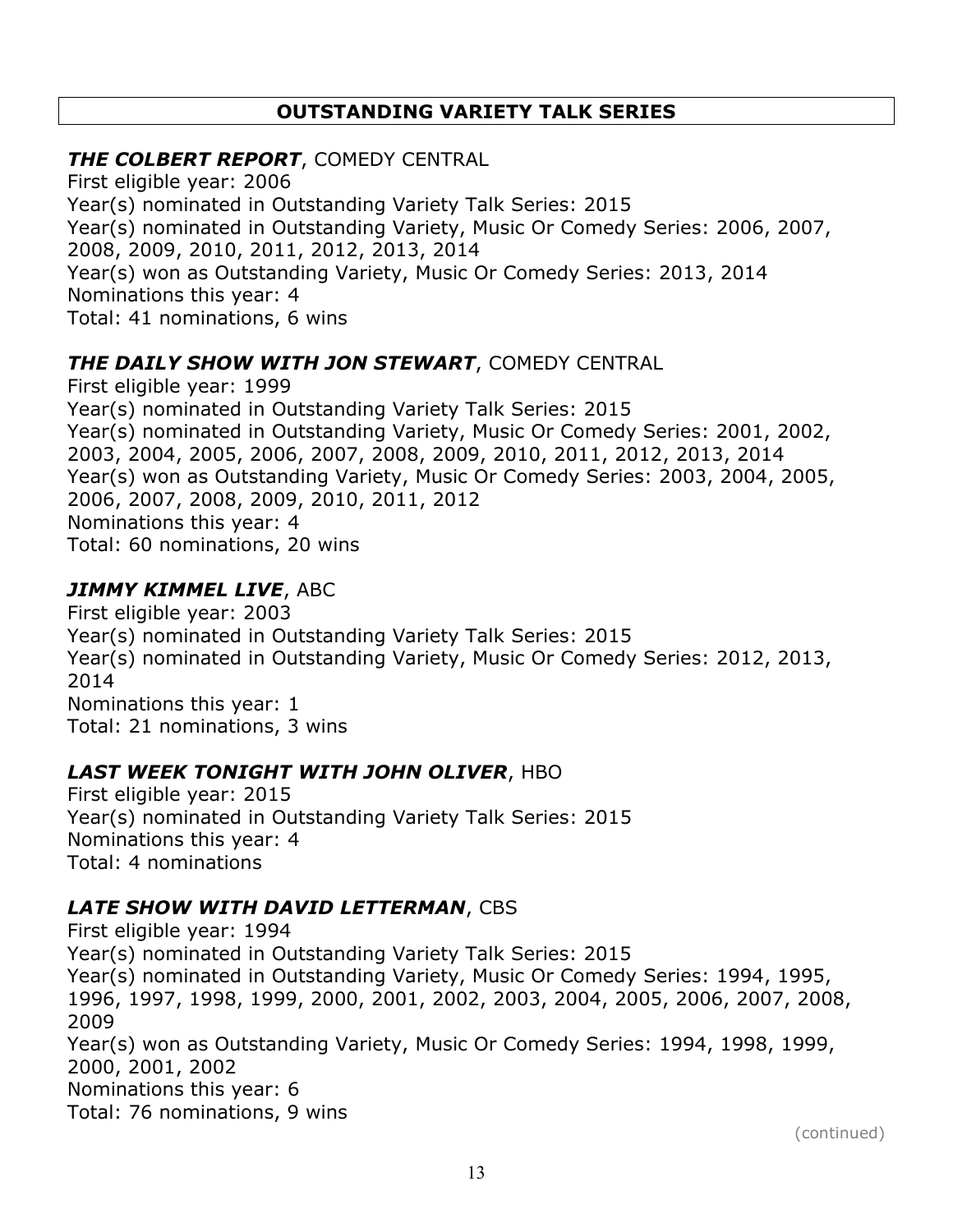# *THE TONIGHT SHOW STARRING JIMMY FALLON*, NBC

First eligible year: 2014 Year(s) nominated in Outstanding Variety Talk Series: 2015 Year(s) nominated in Outstanding Variety, Music Or Comedy Series: 2014 Nominations this year: 3 Total: 7 nominations, 0 wins

# **OUTSTANDING LIMITED SERIES**

#### *AMERICAN CRIME*, ABC

10 nominations

## *AMERICAN HORROR STORY: FREAK SHOW*, FX NETWORKS

19 nominations

#### *THE HONORABLE WOMAN*, SUNDANCE TV

4 nominations

#### *OLIVE KITTERIDGE*, HBO

13 nominations

# *WOLF HALL*, PBS

8 nominations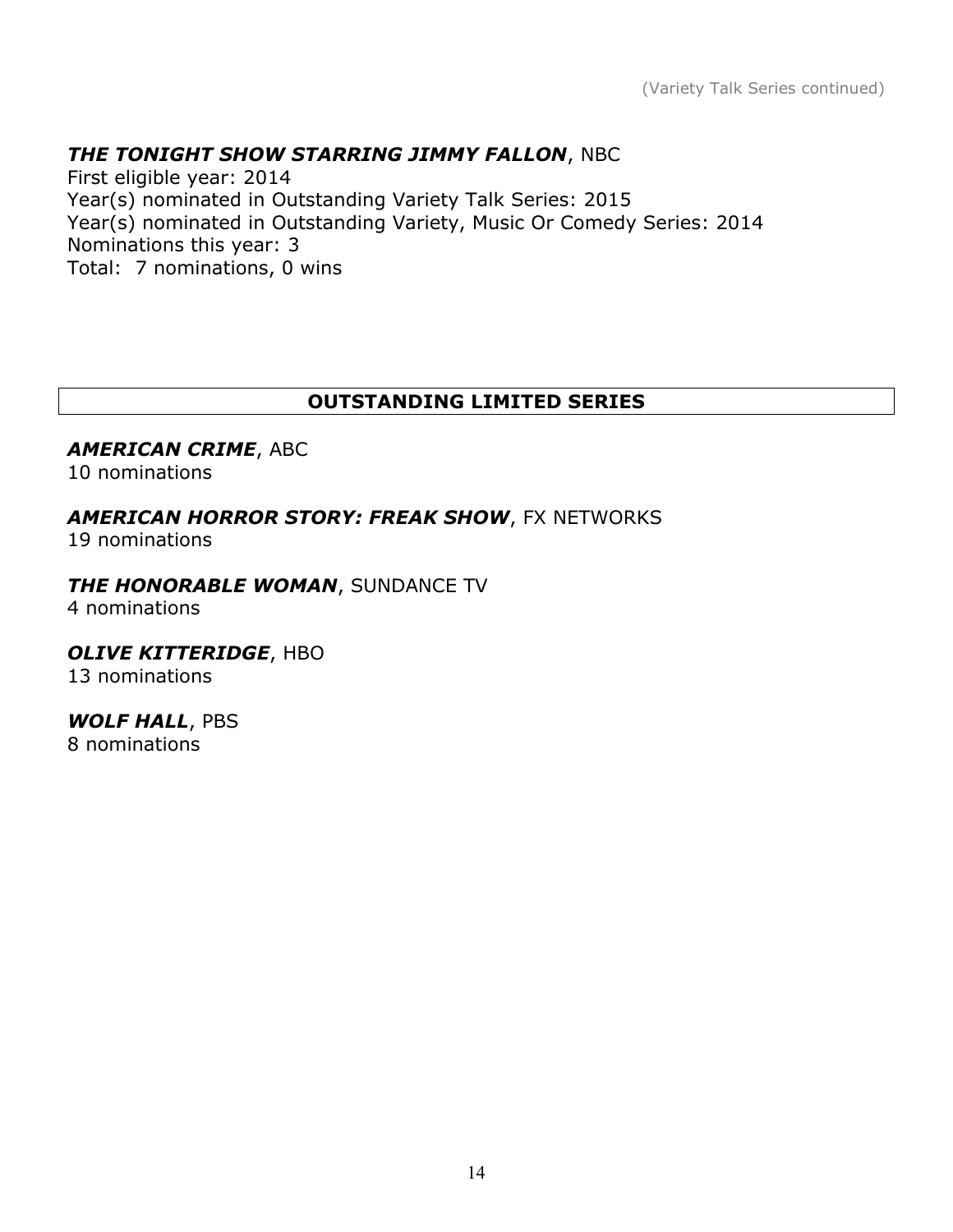# **OUTSTANDING COMEDY SERIES**

## *LOUIE*, FX NETWORKS

First eligible year: 2011 Year(s) nominated in Outstanding Comedy Series: 2013, 2014, 2015 Nominations this year: 6 Total: 22 nominations, 3 wins

# *MODERN FAMILY, ABC*

First eligible year: 2010 Year(s) nominated in Outstanding Comedy Series: 2010, 2011, 2012, 2013, 2014, 2015 Year(s) won as Outstanding Comedy Series: 2010, 2011, 2012, 2013, 2014 Nominations this year: 6 Total: 73 nominations, 21 wins

# *PARKS AND RECREATION*, NBC

First eligible year: 2009 Year(s) nominated in Outstanding Comedy Series: 2011, 2015 Nominations this year: 3 Total: 14 nominations, 0 wins

# *SILICON VALLEY*, HBO

First eligible year: 2014 Year(s) nominated in Outstanding Comedy Series: 2014, 2015 Nominations this year: 7 Total: 12 nominations, 0 wins

# *TRANSPARENT,* AMAZON INSTANT VIDEO

First eligible year: 2015 Year(s) nominated in Outstanding Comedy Series: 2015 Nominations this year: 11 Total: 11 nominations

# *UNBREAKABLE KIMMY SCHMIDT,* NETFLIX

First eligible year: 2015 Year(s) nominated in Outstanding Comedy Series: 2015 Nominations this year: 7 Total: 7 nominations

## *VEEP*, HBO

First eligible year: 2012 Year(s) nominated in Outstanding Comedy Series: 2012, 2013, 2014, 2015 Nominations this year: 9 Total: 26 nominations, 4 wins